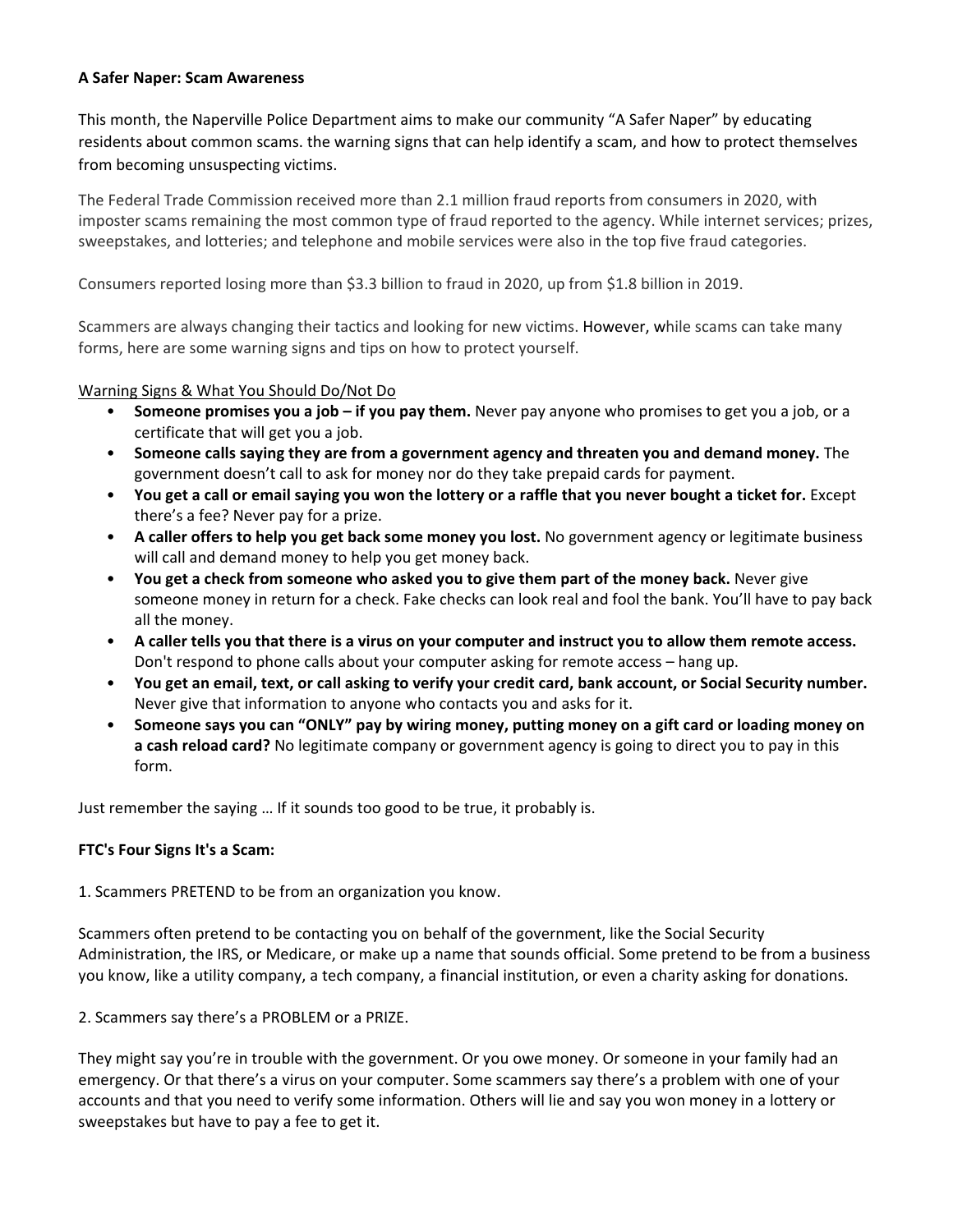3. Scammers PRESSURE you to act immediately.

Scammers want you to act before you have time to think. If you're on the phone, they might tell you not to hang up so you can't check out their story. They might threaten to arrest you, sue you, take away your driver's or business license, or deport you. They might say your computer is about to be corrupted.

4. Scammers tell you to PAY in a specific way.

They often insist that you pay by sending money through a money transfer company or by putting money on a gift card and then giving them the number on the back. Some will send you a check (that will later turn out to be fake), tell you to deposit it, and then send them money.

Source: Federal Trade Commission

### **What You Can Do to Avoid a Scam**

**Block unwanted calls and text messages.** Take steps to block unwanted calls and to filter unwanted text messages.

**Don't give your personal or financial information** in response to a request that you didn't expect. Legitimate organizations won't call, email, or text to ask for your personal information, like your Social Security, bank account, or credit card numbers.

If you get an email or text message from a company you do business with and you think it's real, it's still best not to click on any links. Instead, contact them using a website you know is trustworthy. Or look up their phone number. Don't call a number they gave you or the number from your caller ID.

**Resist the pressure to act immediately.** Legitimate businesses will give you time to make a decision. Anyone who pressures you to pay or give them your personal information is a scammer.

**Know how scammers tell you to pay.** Never pay someone who insists you pay with a gift card or by using a money transfer service. And never deposit a check and send money back to someone.

**Stop and talk to someone you trust.** Before you do anything else, tell someone — a friend, a family member, a neighbor — what happened. Talking about it could help you realize it's a scam.

### **Common Scams**

Familiarize yourself with some of the more common scams that have been reported in our area: http://www.naperville.il.us/fraudscam.

#### CALLOUT BOX:

### **Fraud & Scams Presentations**

The Naperville Police Department is hosting three fraud and scam presentations as part of this month's A Safer Naper campaign. Learn more about fraud, common scams, and how to protect yourself. Time will be available for questions and answers, too!

‐‐‐‐‐‐‐‐‐‐‐‐‐‐‐‐‐‐‐‐‐‐‐‐‐‐‐‐‐‐‐‐‐‐‐‐‐‐‐‐‐‐‐‐‐‐‐‐‐‐‐‐‐‐‐‐‐‐‐‐‐‐‐‐‐‐‐‐‐‐‐‐‐‐‐‐‐‐‐‐‐‐‐‐‐‐‐‐‐‐‐‐‐‐‐‐‐‐‐‐‐‐‐‐‐‐‐‐‐‐‐‐‐‐‐‐‐‐‐‐‐‐‐‐‐‐‐‐‐‐‐‐‐‐‐‐‐‐‐‐‐‐‐‐‐‐‐‐‐‐‐

- **Monday, Feb. 28** from 6:30 to 7:30 p.m. at the Naperville Municipal Center, 400 S. Eagle St.
- **Tuesday, March 1** from 10:30 to 11:30 a.m. at the 95th Street Library, 3015 Cedar Glade Dr.